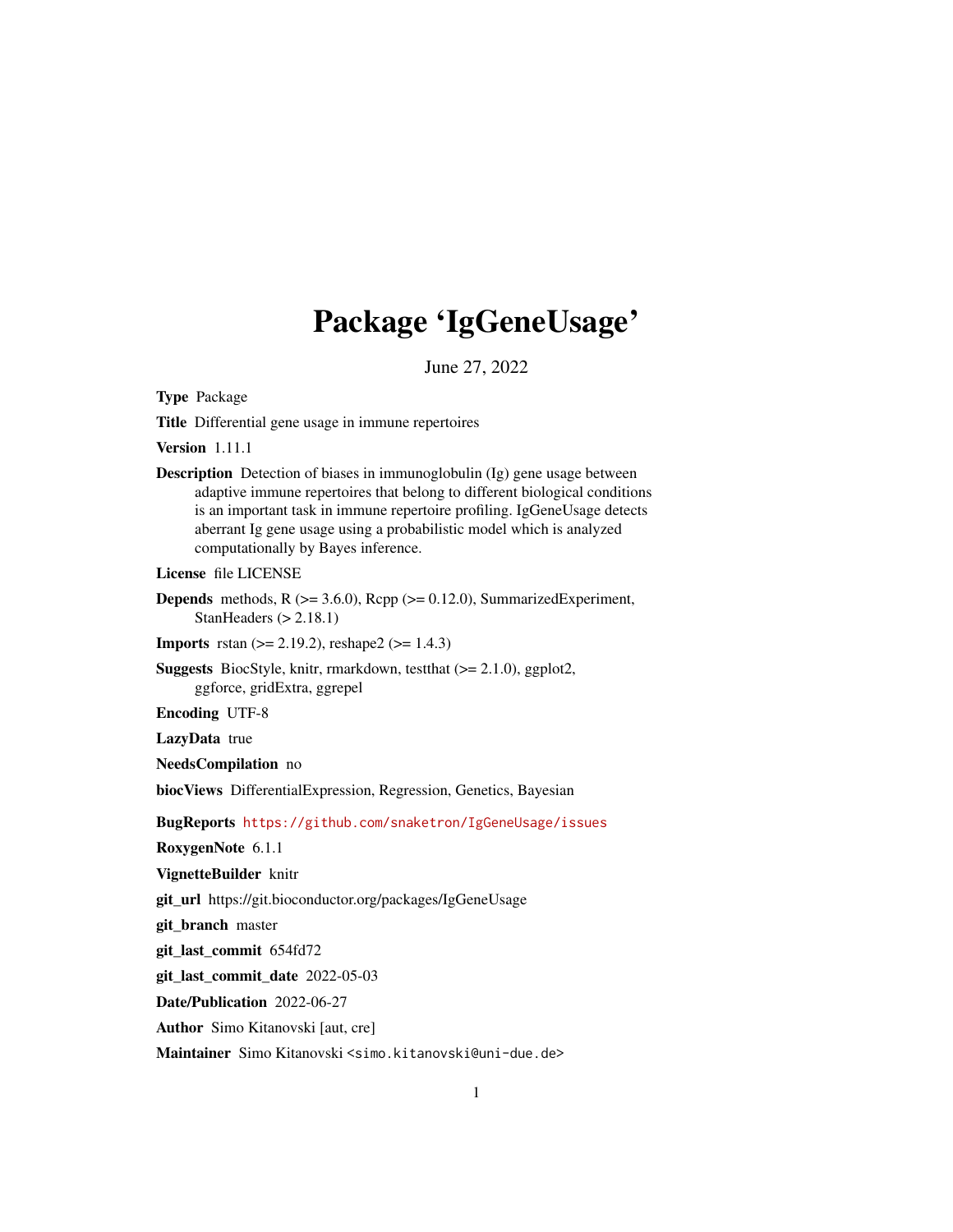### <span id="page-1-0"></span>R topics documented:

| Index |  |
|-------|--|
|       |  |
|       |  |
|       |  |
|       |  |
|       |  |
|       |  |

CDR3\_Epitopes *Net charge usage in CDR3 sequences of T-cell receptor repertoires disturbed by Influenza-A and CMV*

#### Description

Data of CDR3 sequence from human T-cells receptors (TRB-chain) downloaded from VDJdb. CDR3 sequences annotated to epitopes in Influenza-A and CMV were selected from different publications, as long as the publication contains at least 100 CDR3 sequences. Each publication is considered as a repertoire (sample).

To compute the net CDR3 sequence charge, we consider the amino acids K, R and H as +1 charged, while D and E as -1 charged. Thus, we computed the net charge of a CDR3 sequence by adding up the individual residue charges.

#### Usage

data("CDR3\_Epitopes")

#### Format

A data frame with 4 columns: "sample\_id", "condition", "gene\_name" and "gene\_usage\_count". The format of the data is suitible to be used as input in IgGeneUsage

gene\_name = net charge group

#### Source

https://vdjdb.cdr3.net/

#### Examples

```
data(CDR3_Epitopes)
head(CDR3_Epitopes)
```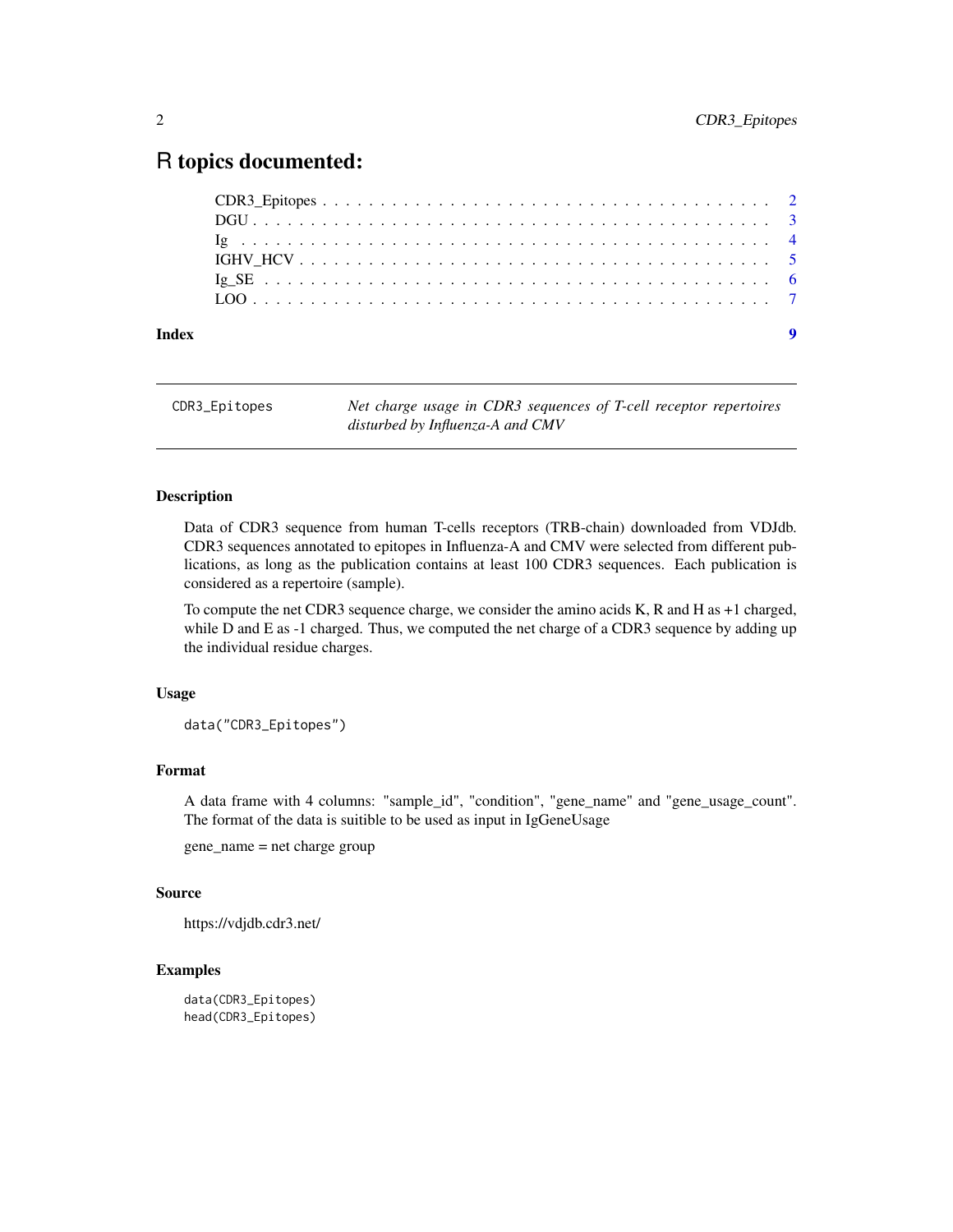#### Description

IgGeneUsage detects differential gene usage in immune repertoires that belong to two biological conditions.

#### Usage

```
DGU(usage.data, mcmc.warmup, mcmc.steps,
   mcmc.chains, mcmc.cores, hdi.level,
   adapt.delta, max.treedepth)
```
#### Arguments

| usage.data                                       | Data.frame with 4 columns: 'sample_id' = character identifier of each reper-<br>toire, 'condition' = character key representing each of the two biological condi-<br>tions, 'gene_name' = character name of each gene to be tested for differential<br>usage, 'gene usage count' = number of rearrangements belonging to a specific<br>sample id x condition x gene name. Alternatively, usage data can be a Summa-<br>rizedExperiment object. See examplary data 'data(Ig_SE)' for more informa- |  |  |
|--------------------------------------------------|---------------------------------------------------------------------------------------------------------------------------------------------------------------------------------------------------------------------------------------------------------------------------------------------------------------------------------------------------------------------------------------------------------------------------------------------------------------------------------------------------|--|--|
|                                                  | tion.                                                                                                                                                                                                                                                                                                                                                                                                                                                                                             |  |  |
| mcmc.chains, mcmc.warmup, mcmc.steps, mcmc.cores |                                                                                                                                                                                                                                                                                                                                                                                                                                                                                                   |  |  |
|                                                  | Number of MCMC chains (default = 4), number of cores to use (default = 1),<br>length of MCMC chains (default $= 1,500$ ), length of adaptive part of MCMC<br>chains (default $= 500$ ).                                                                                                                                                                                                                                                                                                           |  |  |
| hdi.level                                        | Highest density interval (HDI) (default $= 0.95$ ).                                                                                                                                                                                                                                                                                                                                                                                                                                               |  |  |
| adapt.delta                                      | MCMC setting (default $= 0.95$ ).                                                                                                                                                                                                                                                                                                                                                                                                                                                                 |  |  |
| max.treedepth                                    | MCMC setting (default $= 12$ ).                                                                                                                                                                                                                                                                                                                                                                                                                                                                   |  |  |

#### Details

The input to IgGeneUsage is a table with usage frequencies for each gene of a repertoire that belongs to a particular biological condition. For the analysis of differential gene usage between two biological conditions, IgGeneUsage employs a Bayesian hierarchical model for zero-inflated betabinomial (ZIBB) regression (see vignette 'User Manual: IgGeneUsage').

#### Value

glm. summary differential gene usage statistics for each gene. 1)  $es =$  effect size on differential gene usage (mean, median standard error (se), standard deviation (sd), L (low boundary of HDI), H (high boundary of HDI); 2) contrast = direction of the effect; 3) pmax = probability of differential gene usage

<span id="page-2-0"></span>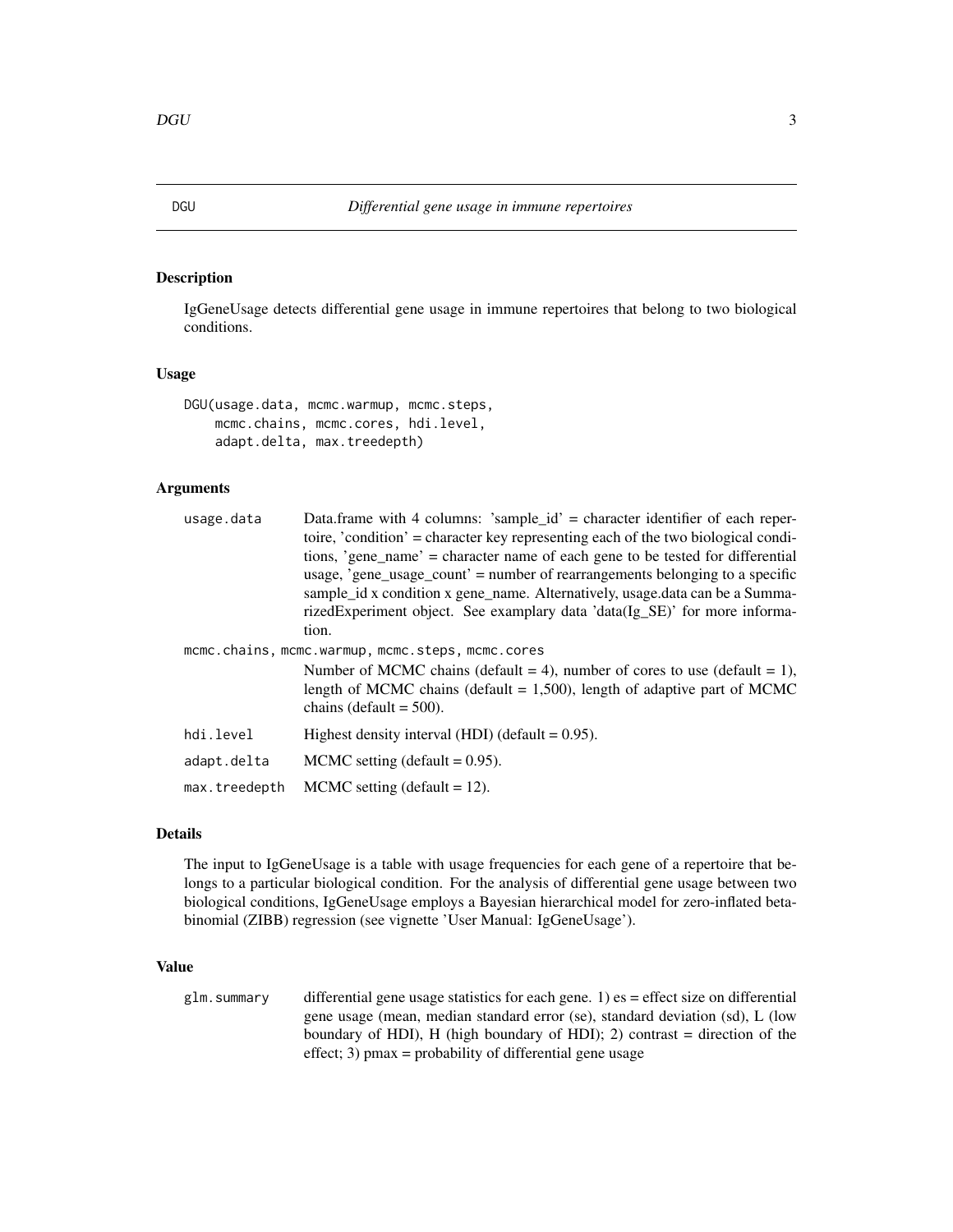<span id="page-3-0"></span>

| test.summary | differential gene usage statistics computed with the Welch's t-test (columns start<br>with 't'), and Wilcoxon signed-rank test (columns start with 'u'). For both test<br>report P-values, FDR-corrected P-values, Bonferroni-corrected P-values. Addi-<br>tionally, we report t-value and 95% CI (from the t-test) and U-value (from the<br>Wilcoxon signed-rank test). |
|--------------|--------------------------------------------------------------------------------------------------------------------------------------------------------------------------------------------------------------------------------------------------------------------------------------------------------------------------------------------------------------------------|
| glm          | stanfit object                                                                                                                                                                                                                                                                                                                                                           |
| ppc.data     | two types of posterior predictive checks: 1) repertoire-specific, 2) gene-specific                                                                                                                                                                                                                                                                                       |
| usage.data   | processed gene usage data used for the model                                                                                                                                                                                                                                                                                                                             |
|              |                                                                                                                                                                                                                                                                                                                                                                          |

#### Author(s)

Simo Kitanovski <simo.kitanovski@uni-due.de>

#### See Also

LOO, Ig, IGHV\_Epitopes, IGHV\_HCV, Ig\_SE

#### Examples

```
# input data
# data(Ig)
# head(Ig)
# Alternative:
# use SummarizedExperiment input data
# data(Ig_SE)
# run differential gene usage (DGU)
# M <- DGU(usage.data = Ig,
# mcmc.warmup = 250,
# mcmc.steps = 1000,
# mcmc.chains = 2,
# mcmc.cores = 1,
# hdi.level = 0.95,
# adapt.delta = 0.95,
# max.treedepth = 13)
```
Ig *IGHV gene family usage in vaccine-challenged B-cell repertoires*

#### Description

A small example database subset from study evaluating vaccine-induced changes in B-cell populations publicly provided by R-package alakazam (version 0.2.11). It contains IGHV gene family usage, reported in four B-cell populations (samples IgM, IgD, IgG and IgA) across two timepoints (conditions  $= -1$  hour and  $+7$  days).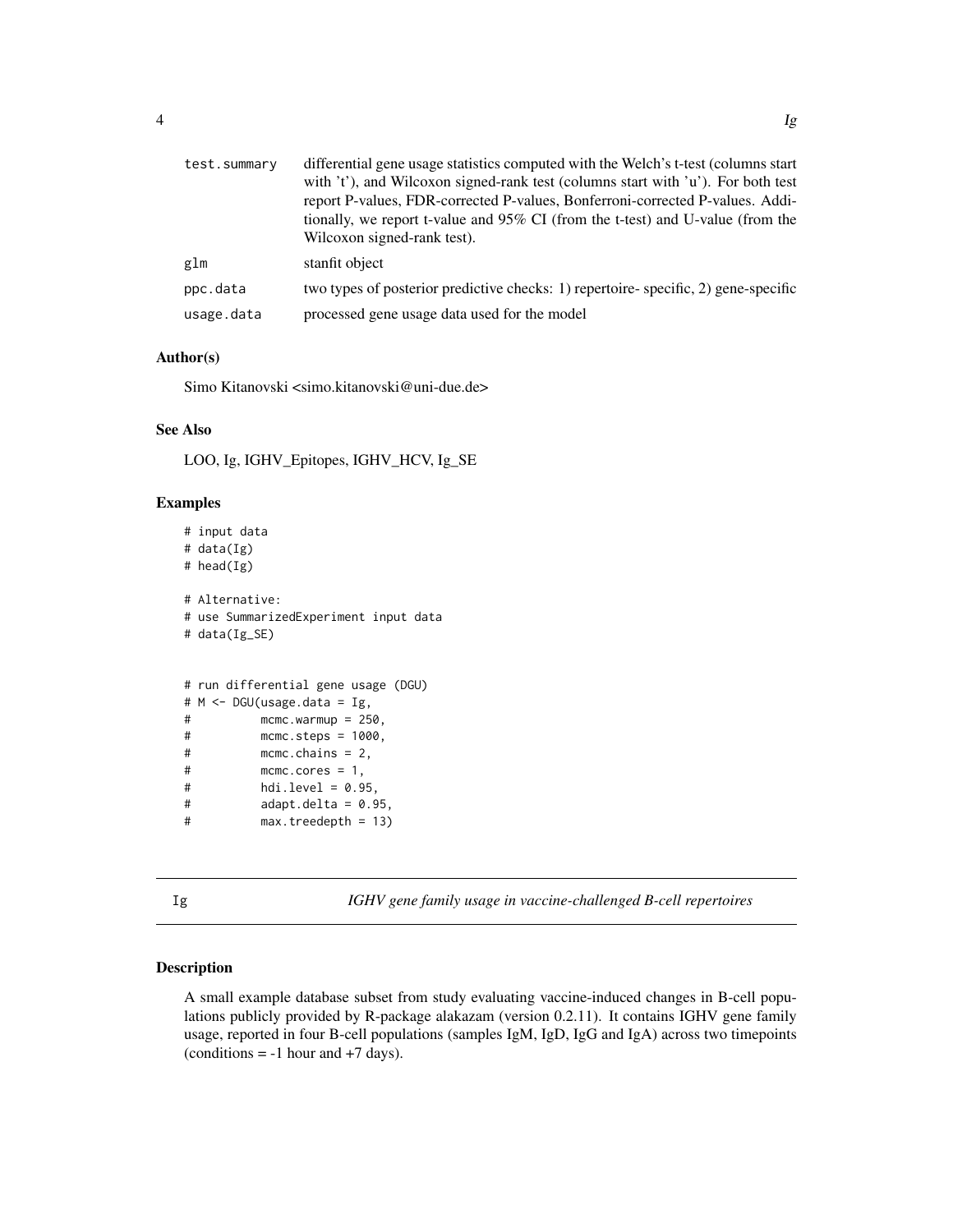#### <span id="page-4-0"></span>IGHV\_HCV 5

#### Usage

data("Ig")

#### Format

A data frame with 4 columns: "sample\_id", "condition", "gene\_name" and "gene\_usage\_count". The format of the data is suitible to be used as input in IgGeneUsage

#### Source

R package: alakazam version 0.2.11

#### References

Laserson U and Vigneault F, et al. High-resolution antibody dynamics of vaccine-induced immune responses. Proc Natl Acad Sci USA. 2014 111:4928-33.

#### Examples

data(Ig) head(Ig)

IGHV\_HCV *IGHV gene usage in HCV+ and healthy individuals*

#### **Description**

Publicly available dataset of IGHV segment usage in memory B-cells of 22 HCV+ individuals and 7 healthy donors.

#### Usage

data("IGHV\_HCV")

#### Format

A data frame with 4 columns: "sample\_id", "condition", "gene\_name" and "gene\_usage\_count". The format of the data is suitible to be used as input in IgGeneUsage

#### Source

Tucci, Felicia A., et al. "Biased IGH VDJ gene repertoire and clonal expansions in B cells of chronically hepatitis C virus–infected individuals." Blood 131.5 (2018): 546-557.

#### Examples

data(IGHV\_HCV) head(IGHV\_HCV)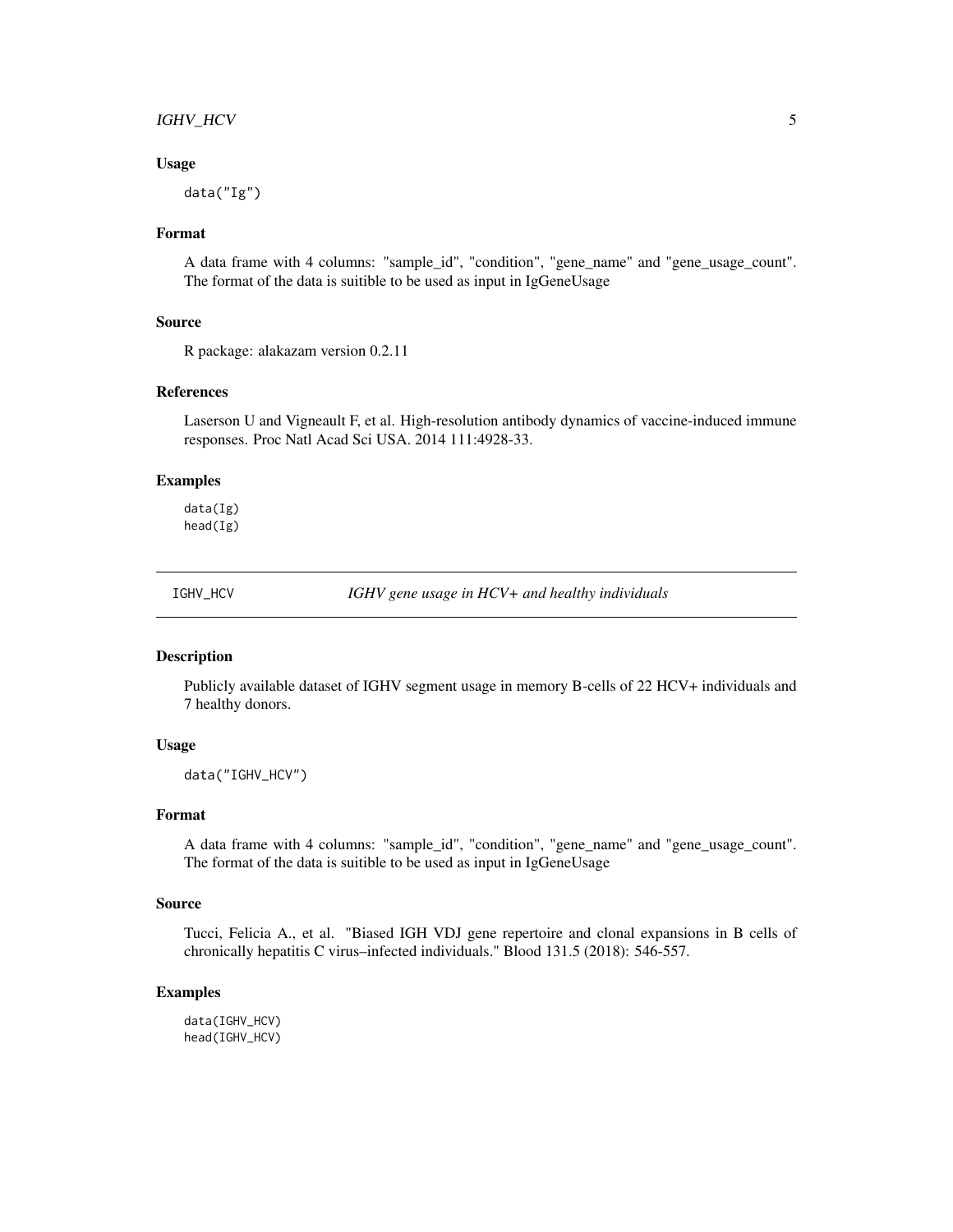<span id="page-5-0"></span>Ig\_SE *IGHV gene family usage in vaccine-challenged B-cell repertoires (SummarizedExperiment object)*

#### Description

A small example database subset from study evaluating vaccine-induced changes in B-cell populations publicly provided by R-package alakazam (version 0.2.11). It contains IGHV gene family usage, reported in four B-cell populations (samples IgM, IgD, IgG and IgA) across two timepoints  $(conditions = -1 hour and +7 days).$ 

#### Usage

data("Ig\_SE")

#### Format

A SummarizedExperiment object with 1) assay data (rows = gene name, columns = repertoires) and 2) column data.frame in which the sample names and the corresponding biological condition labels are noted.

#### Source

R package: alakazam version 0.2.11

#### References

Laserson U and Vigneault F, et al. High-resolution antibody dynamics of vaccine-induced immune responses. Proc Natl Acad Sci USA. 2014 111:4928-33.

#### Examples

```
# inspect the data
data(Ig_SE)
# repertoire information: must have the two columns: 'condition', 'sample_id'
SummarizedExperiment::colData(Ig_SE)
```

```
# assay counts (gene frequency usage)
SummarizedExperiment::assay(x = Ig_SE)
```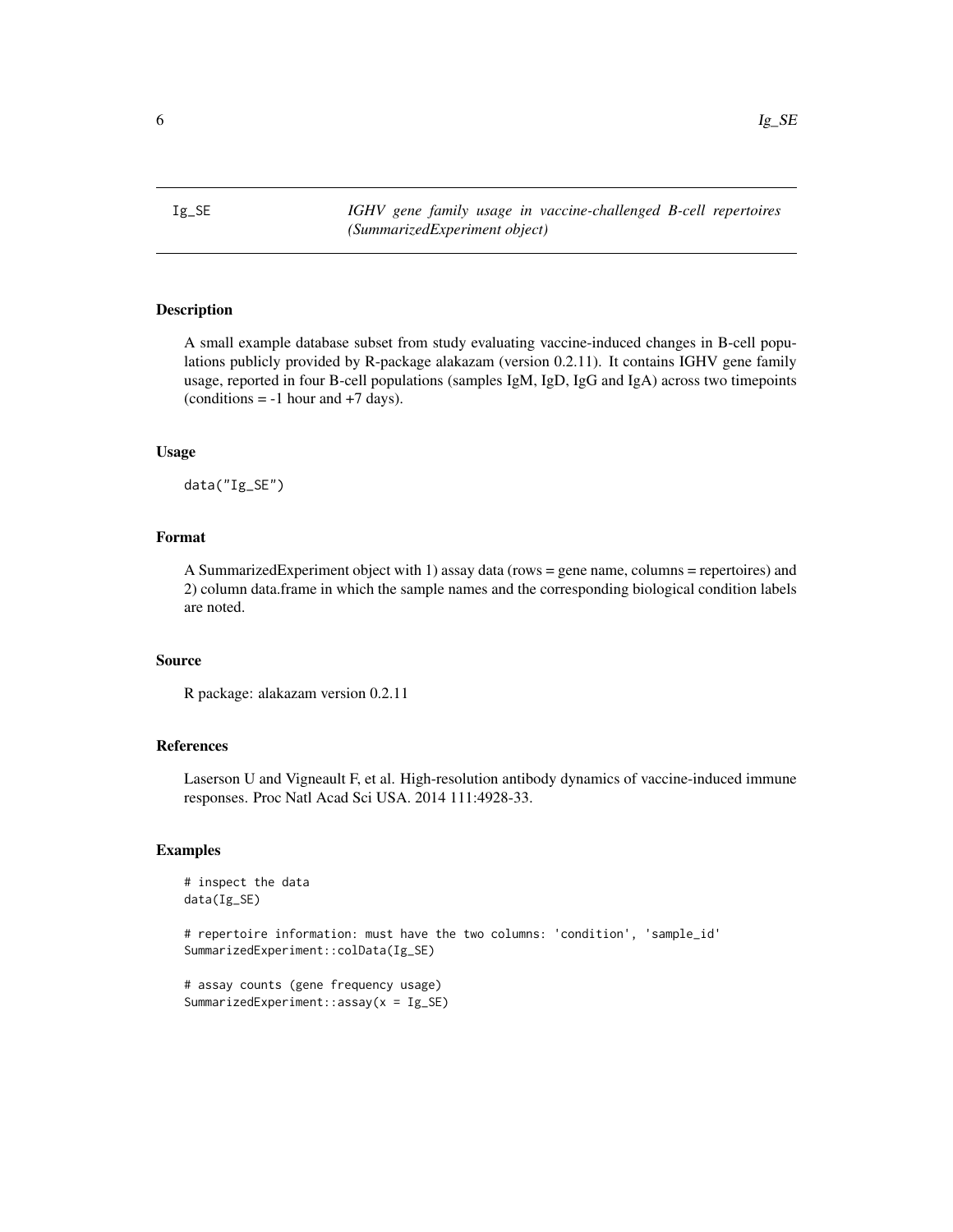<span id="page-6-0"></span>LOO *Leave-one-out analysis for quantitative evaluation of the probability of DGU*

#### **Description**

IgGeneUsage detects differential gene usage in immune repertoires that belong to two biological conditions with its function DGU. To assert quantitatively the robustness of the estimated probability of DGU (pi), IgGeneUsage has a built-in procedure for a fully Bayesian leave-one-out (LOO) analysis. During each step of LOO, we discard the data of one of the repertoires, and use the remaining data to analyze for DGU with IgGeneUsage. In each step we recorded pi for all genes. Therefore, by evaluating the variability of pi for a given gene, we can we assert quantitatively its robustness.

Notice, however, that for datasets that include many repertoires (e.g. 100) LOO can be computationally costly.

#### Usage

```
LOO(usage.data, mcmc.warmup, mcmc.steps,
    mcmc.chains, mcmc.cores, hdi.level,
    adapt.delta, max.treedepth)
```
#### Arguments

| usage.data    | Data.frame with 4 columns: 'sample_id' = character identifier of each reper-<br>toire, 'condition' = character key representing each of the two biological condi-<br>tions, 'gene_name' = character name of each gene to be tested for differential<br>usage, 'gene_usage_count' = number of rearrangements belonging to a specific |
|---------------|-------------------------------------------------------------------------------------------------------------------------------------------------------------------------------------------------------------------------------------------------------------------------------------------------------------------------------------|
|               | sample_id x condition x gene_name. Alternatively, usage.data can be a Summa-<br>rizedExperiment object. See examplary data 'data(Ig_SE)' for more informa-<br>tion.                                                                                                                                                                 |
|               | mcmc.chains, mcmc.warmup, mcmc.steps, mcmc.cores<br>Number of MCMC chains (default = 4), number of cores to use (default = 1),<br>length of MCMC chains (default $= 1,500$ ), length of adaptive part of MCMC<br>chains (default $= 500$ ).                                                                                         |
| hdi.level     | Highest density interval (HDI) (default $= 0.95$ ).                                                                                                                                                                                                                                                                                 |
| adapt.delta   | MCMC setting (default = $0.95$ ).                                                                                                                                                                                                                                                                                                   |
| max.treedepth | MCMC setting (default $= 12$ ).                                                                                                                                                                                                                                                                                                     |

#### Details

IgGeneUsage invokes the function DGU in each LOO step. For more details see help for DGU or vignette 'User Manual: IgGeneUsage'.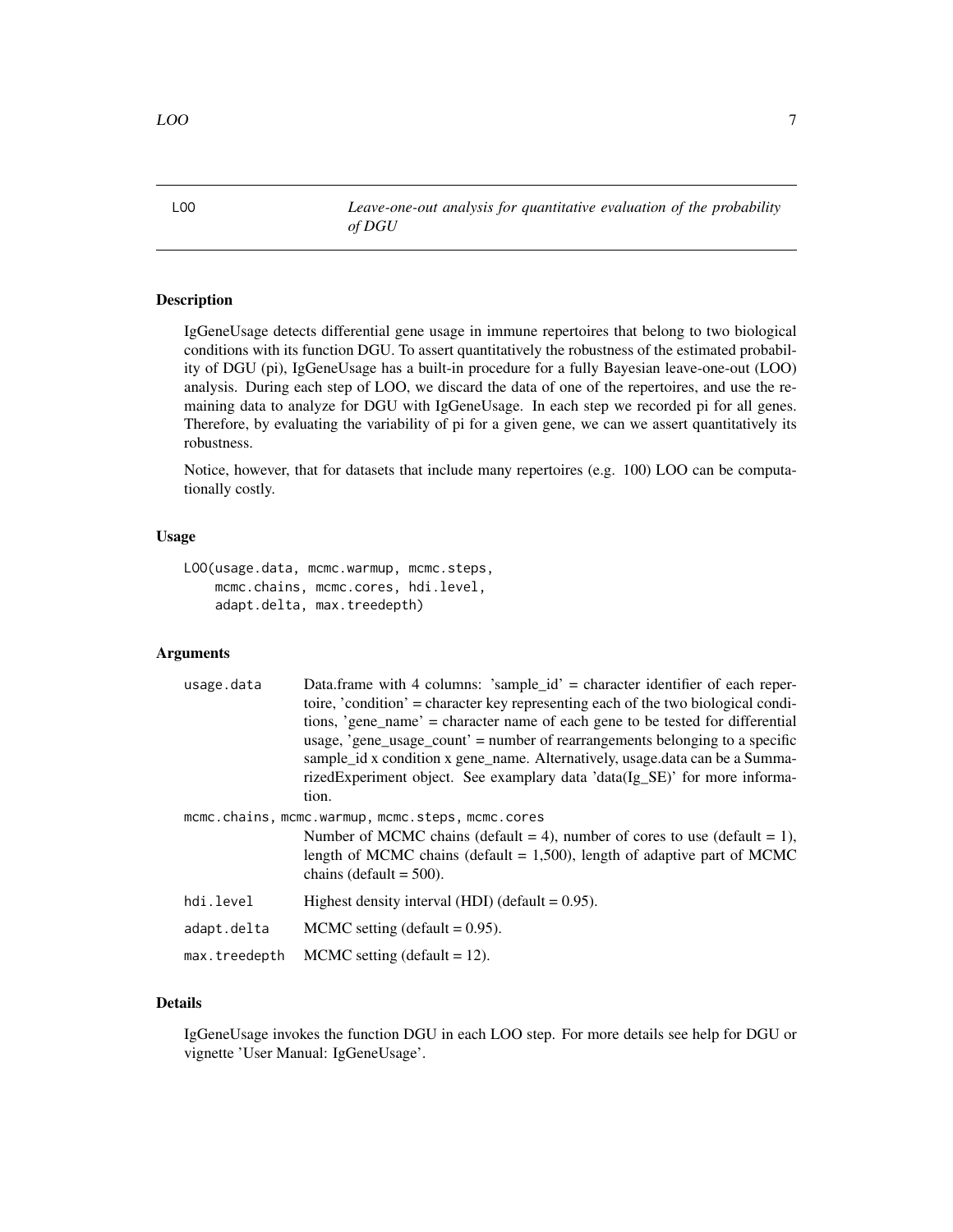#### Value

loo. summary differential gene usage statistics for each gene of a given LOO step. 1) es = effect size on differential gene usage (mean, median standard error (se), standard deviation (sd), L (low boundary of HDI), H (high boundary of HDI); 2) contrast = direction of the effect; 3)  $pmax = probability of differential gene usage;$ 4) loo.id (LOO step ID); 5 Neff (effective sample size), Rhat (potential scale reduction factor)

#### Author(s)

Simo Kitanovski <simo.kitanovski@uni-due.de>

#### See Also

DGU, Ig, IGHV\_Epitopes, IGHV\_HCV, Ig\_SE

#### Examples

```
# input data:
# data(Ig)
# head(Ig)
# Alternative:
# use SummarizedExperiment input data
# data(Ig_SE)
```

```
# run leave-one-out (LOO)
# L \leftarrow LOO(usage.data = Ig,# mcmc.warmup = 250,
# mcmc.steps = 1000,
# mcmc.chains = 2,
# mcmc.cores = 1,
# hdi.level = 0.95,
# adapt.delta = 0.95,
# max.treedepth = 13)
```